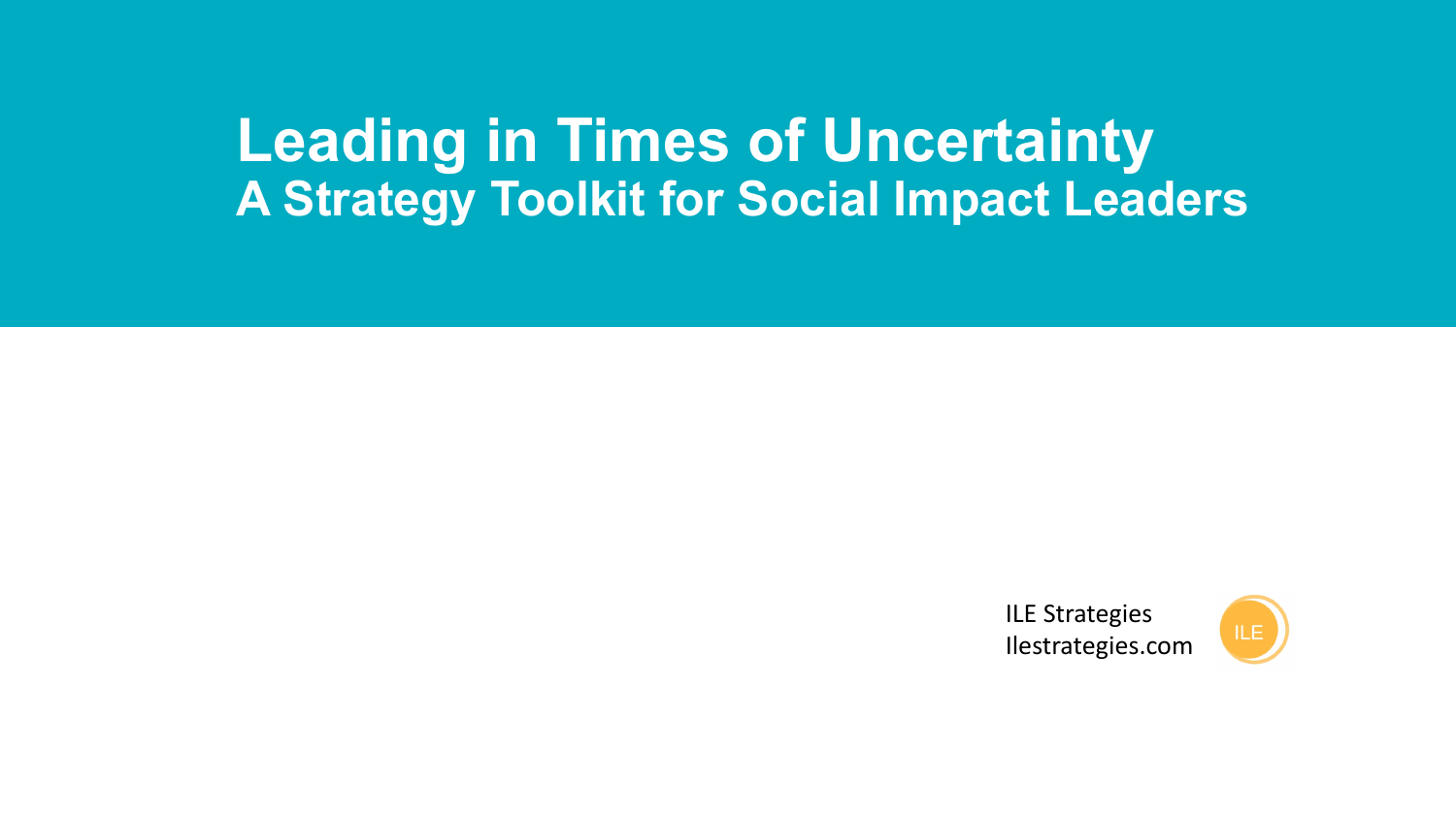Dear Nonprofit Leaders,

The global pandemic, social unrest, war in Ukraine and looming recession made us realize how unpredictable the world is. Many organizations have been challenged by delays and shortfalls in their programs and services in due to staffing challenges, supply shortages or rising energy costs.

So, what do leaders do in times of uncertainty? How do you stay focused on your mission with constant disruption?

In a recent blog post, Roger Martin, leading business management thought leader and author, describes the need for regularly revisiting your organizational strategy and implementation processes during times of uncertainty.

This toolkit includes templates that we have designed based on common strategy and planning concepts namely, PESTLE analysis, (Kaizen) Continuous Process Improvement and OKRs.

Use these tools to evaluate new approach

Our clients have use to resolve sudder increases. Others communicate with impacted by your

We have a fillable toolkit in PowerP and shared with sta anasa@ilestrateg

I hope this toolkit with your feedbac

Thanks,

Anasa Laude, Ma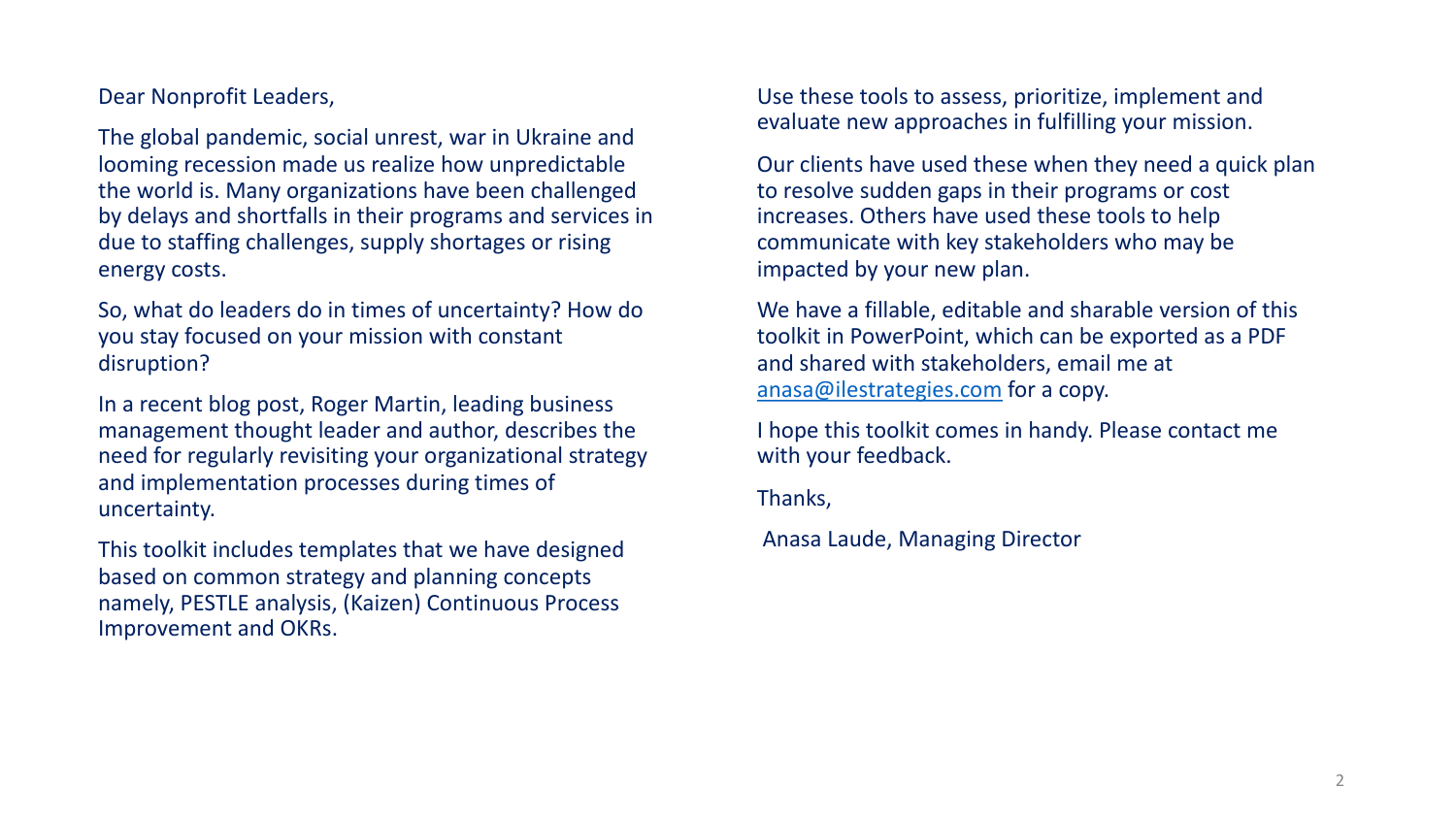### **Contents**

- How to Use This Toolkit (pg 4)
- PESTLE Analysis Template (pg 5)
- Strategic Planning Framework (pg 7)
- Objectives and Key Results Templates (pg 9)
- Process Improvement Framework (pg 12)
- Process Improvement PICK Chart (pg 14)
- Process Improvement Report Canvas (pg 16)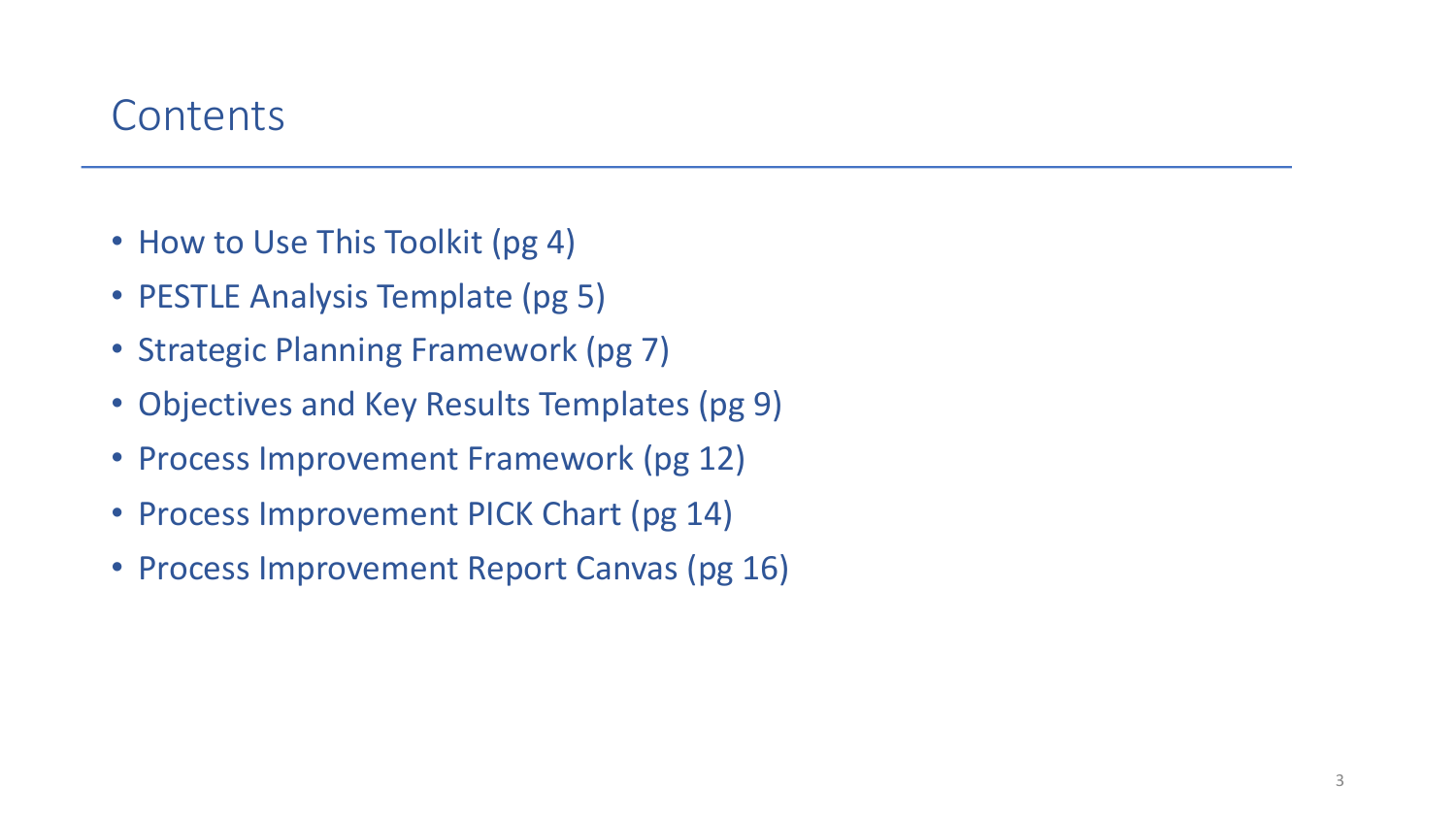### How to Use This Toolkit

Whether you lead a social venture, a nonprofit or even a small family enterprise this toolkit will help focus on aligning your operations and service model to external impacts while ensuring continued success.

For further reference read *Strategic Tools for Social Entrepreneurs by J. Gregory Dees*.

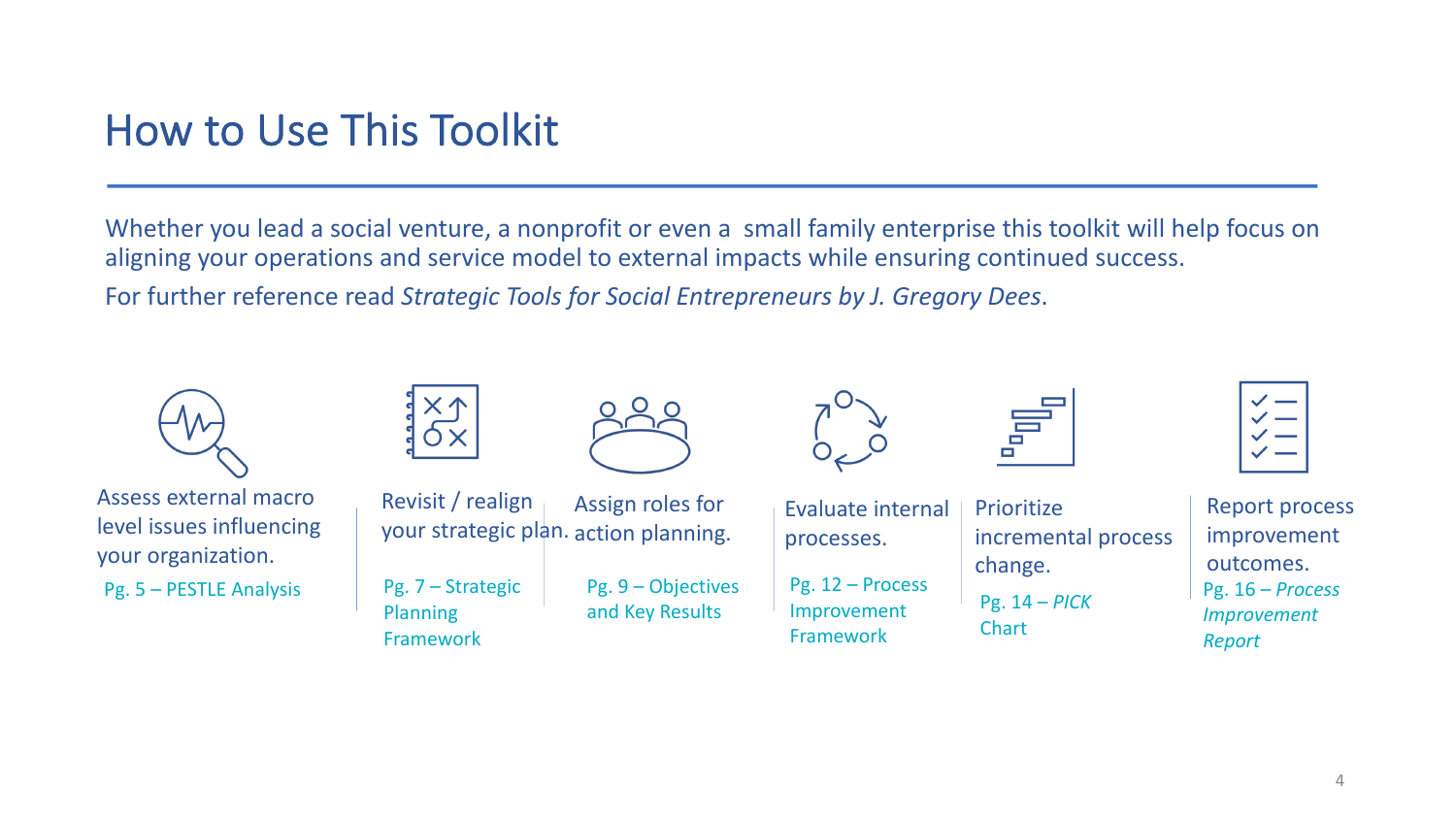# PESTLE Analysis Template

PESTLE analysis is an audit of external factors that influences an organization. Use this PESTLE analysis to gain an understanding of political, economic, social, technological, legal and environmental factors that might impact your organization.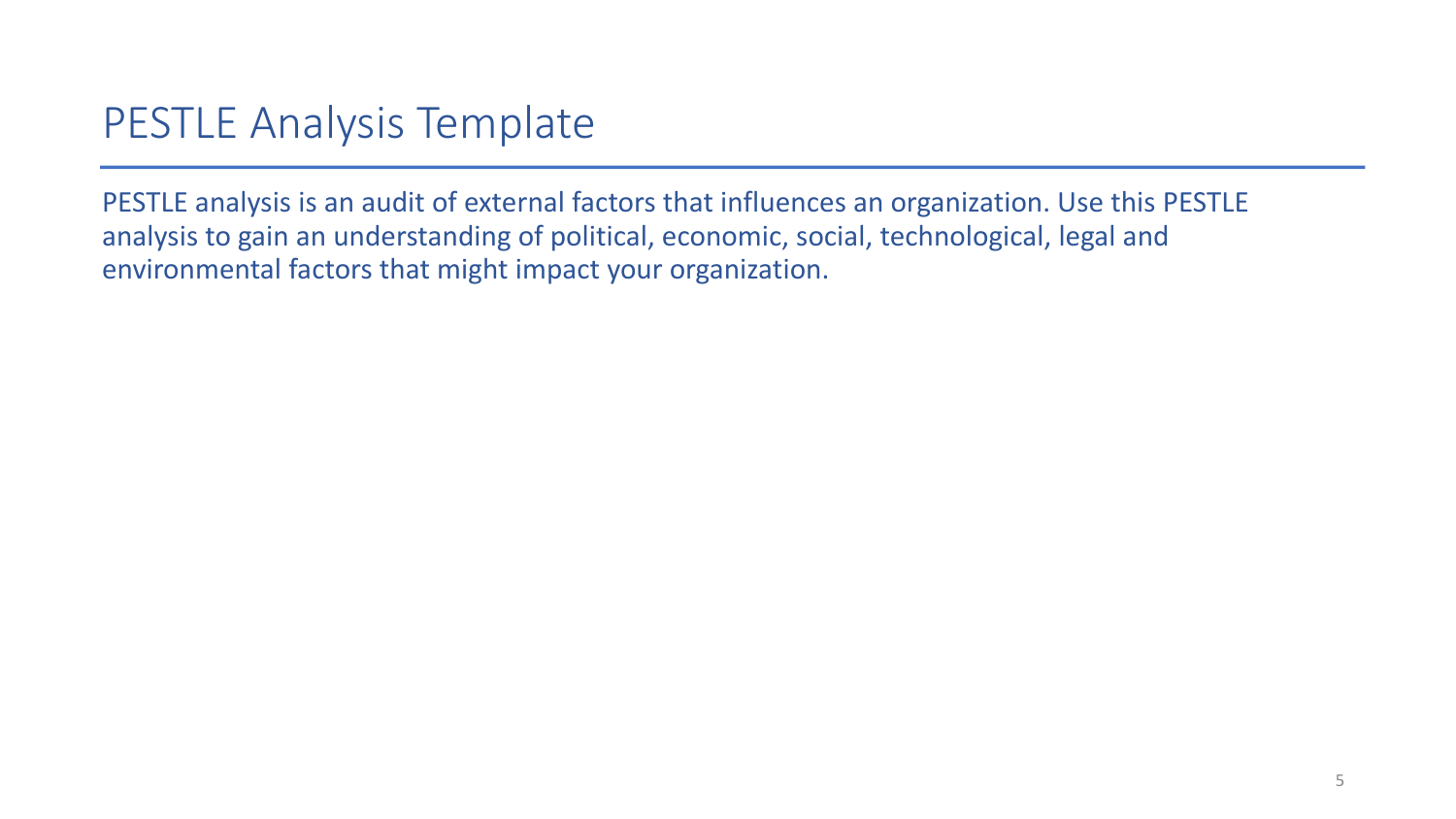| <b>Political</b>     | List issues related to elections,<br>regulatory issues, public funding and<br>infrastructure that may impact your<br>organization and activities. | List political issues here:<br>1.<br>2.<br>3.                           | List Political Opportunities here:<br>1.<br>2.<br>3.     | List Political Risks here:<br>1.<br>2.<br>3.               |
|----------------------|---------------------------------------------------------------------------------------------------------------------------------------------------|-------------------------------------------------------------------------|----------------------------------------------------------|------------------------------------------------------------|
| Economic             | List factors such as inflation,<br>economic growth and<br>unemployment rates.                                                                     | List economic factors here:<br>1.<br>2.<br>3.                           | List Economic Opportunities here:<br>1.<br>2.<br>3.      | List Economic Risks here:<br>1.<br>2.<br>3.                |
| <b>Social</b>        | List cultural issues, trends in public<br>discourse and demographic issues.                                                                       | List social trends here:<br>1.<br>2.<br>3.                              | List Social Opportunities here:<br>1.<br>2.<br>3.        | <b>List Social Risks here:</b><br>1.<br>2.<br>3.           |
| <b>Technological</b> | List technology, data and Artificial<br>Intelligence access, barriers and<br>risks.                                                               | List technological advantages and<br>challenges here:<br>1.<br>2.<br>3. | List Tech Opportunities here:<br>1.<br>2.<br>3.          | List Tech Risks here:<br>1.<br>2.<br>3.                    |
| Legal                | List contractual, regulatory, labor,<br>health and safety considerations.                                                                         | List legal responsibilities / risks here:<br>1.<br>2.<br>3.             | List Legal Opportunities here:<br>1.<br>2.<br>3.         | List Legal Risks here:<br>1.<br>2.<br>3.                   |
| Environmental        | List impact of climate change, and<br>impact of your activities on the<br>environment.                                                            | List environmental factors / issues<br>here:<br>1.<br>2.<br>3.          | List Environmental Opportunities here:<br>1.<br>2.<br>3. | <b>List Environmental Risks</b><br>here:<br>1.<br>2.<br>3. |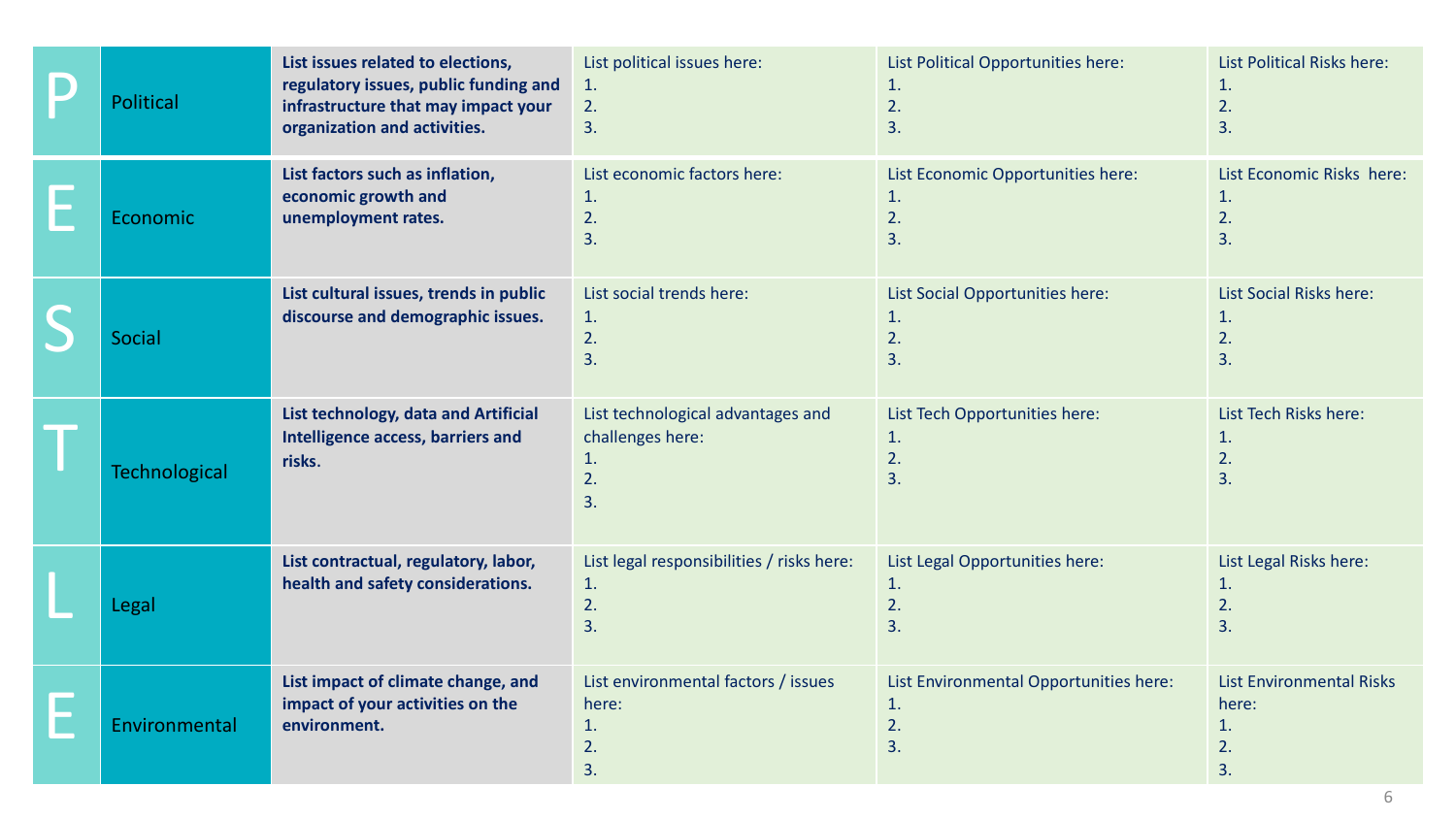## Strategic Planning Framework

Whether conducting strategic planning in-house with staff or engaging a facilitator, use these guiding questions to prepare your team.

The answers to each question should be relevant, concise and focused.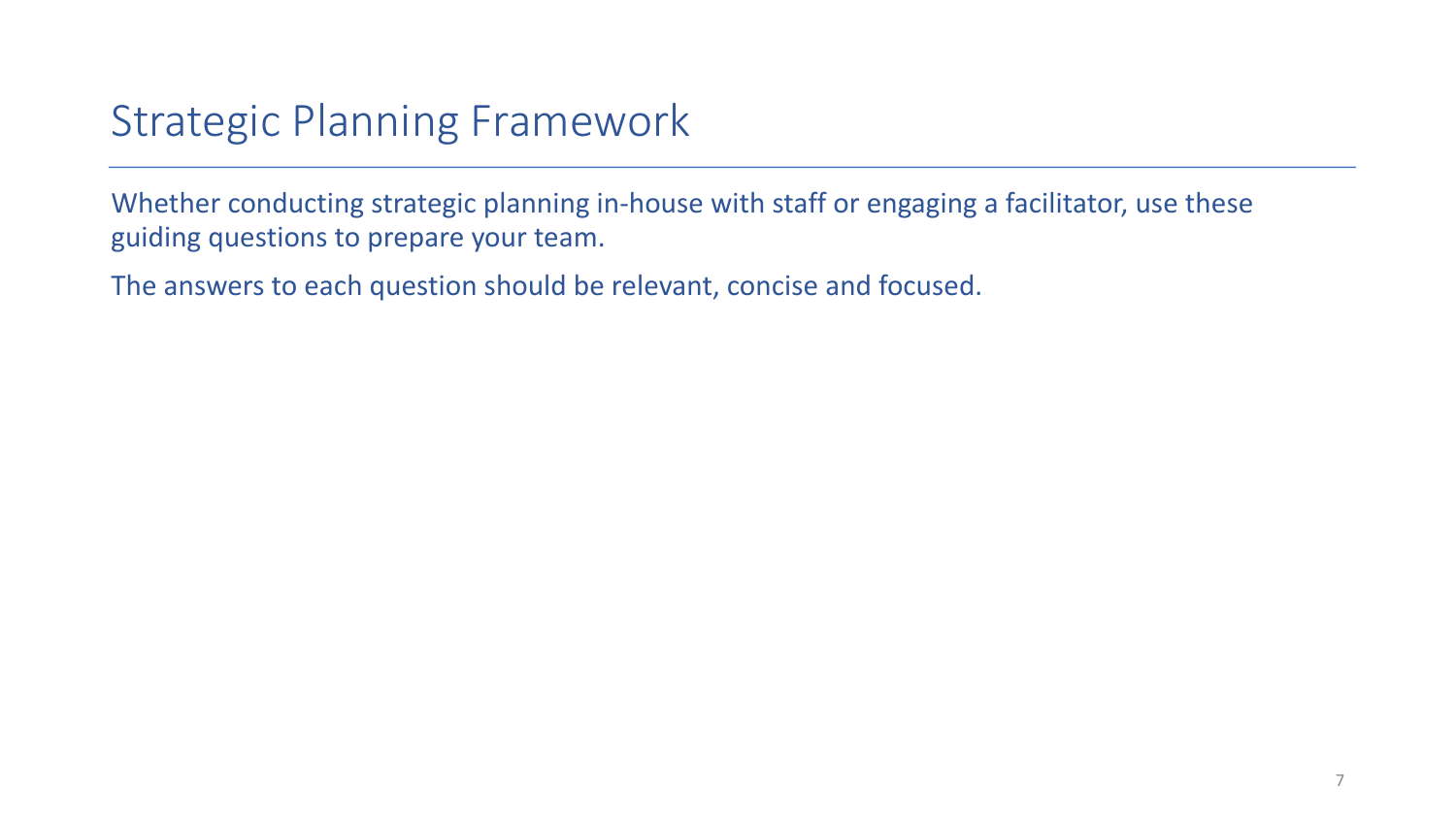### Strategic Planning Framework – 10 Questions

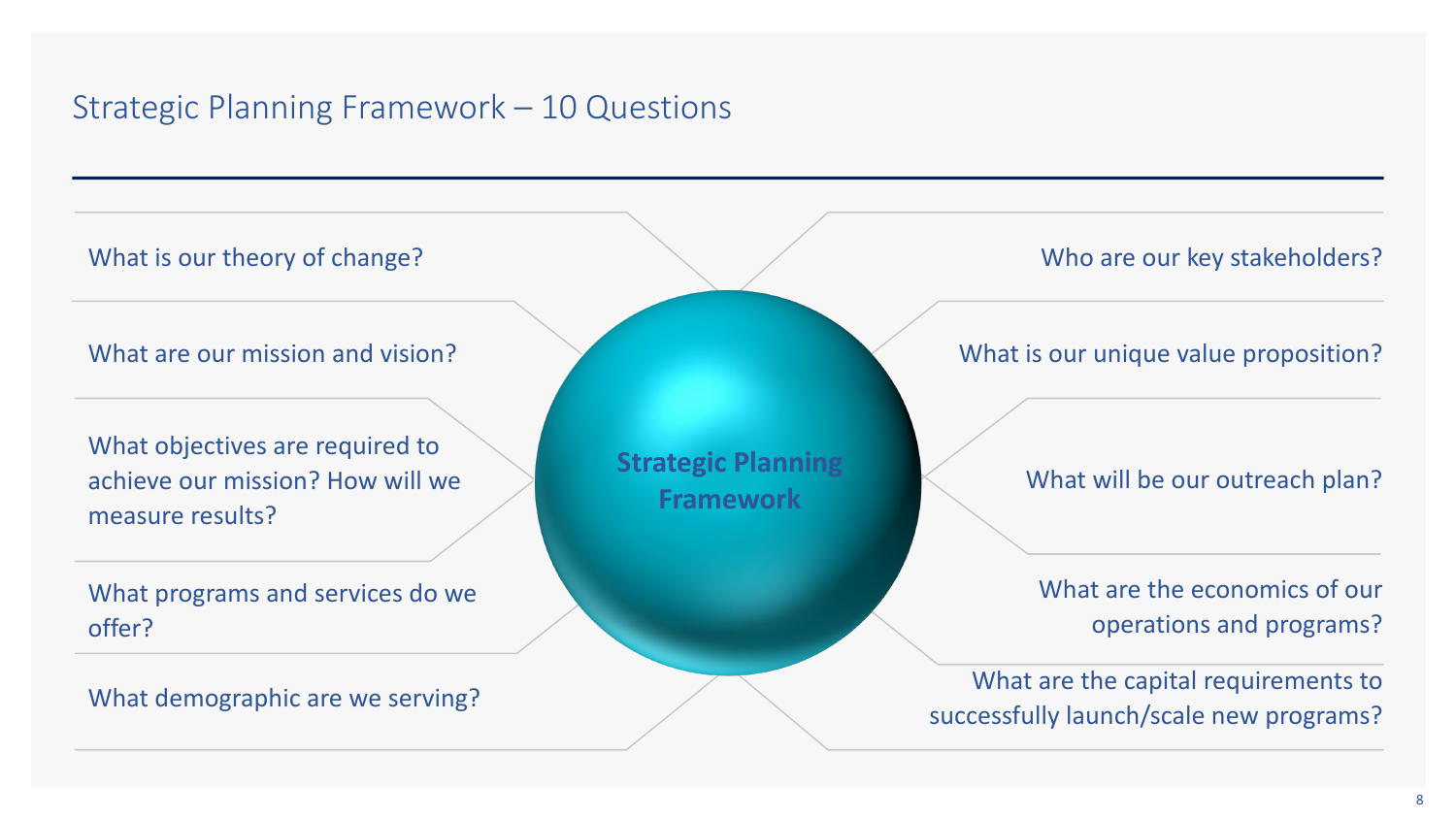### OKRs- Templates

OKR, which stands for **Objectives and Key Results**, is a planning and goal setting technique popularized by Intel and Google. Created by business guru Peter Drucker and popularized by Andy Grove, founder of Intel OKRs represent goals and define the measurable steps you'll take towards achieving those goals. They're typically used to set short-term goals but can also be used for annual planning.

For small organizations, with less than 250 employees, a simple form that is updated regularly with key metrics entered manually can work just fine. . I've recreated one as a PowerPoint slide to make it user-friendly, easy to edit, fill and share. Save them as PDFs to share with board members, community advisory groups and other stakeholders.

#### **Tips for Preparing to use OKRs**

- 1. Shoot for the stars and land on the moon. Goals should be very ambitious, yet achievable. The idea is to push yourself and your team in reaching new heights and propelling the organization forward. To keep very one motivated small wins along the way.
- 2. Use the OKR planning process to provide professional development opportunities a key driver of retention to staff.
- 3. Involve the entire team in planning. Everyone's OKRs should be visible and accessible.
- 4. OKRs are part of action planning and should align with higher level organizational goals.
- 5. Use canvas and tables/ spreadsheets to track results.
- 6. Use OKRs during meetings to facilitate progress reporting.

Use the OKR table, to list departmental or organizational objectives all in one place. Use the form on page 18 for individual assignments. We recommend you use both, to facilitate communication, accountability and transparency. For further references read *Measure What Matters* by John Doerr. 9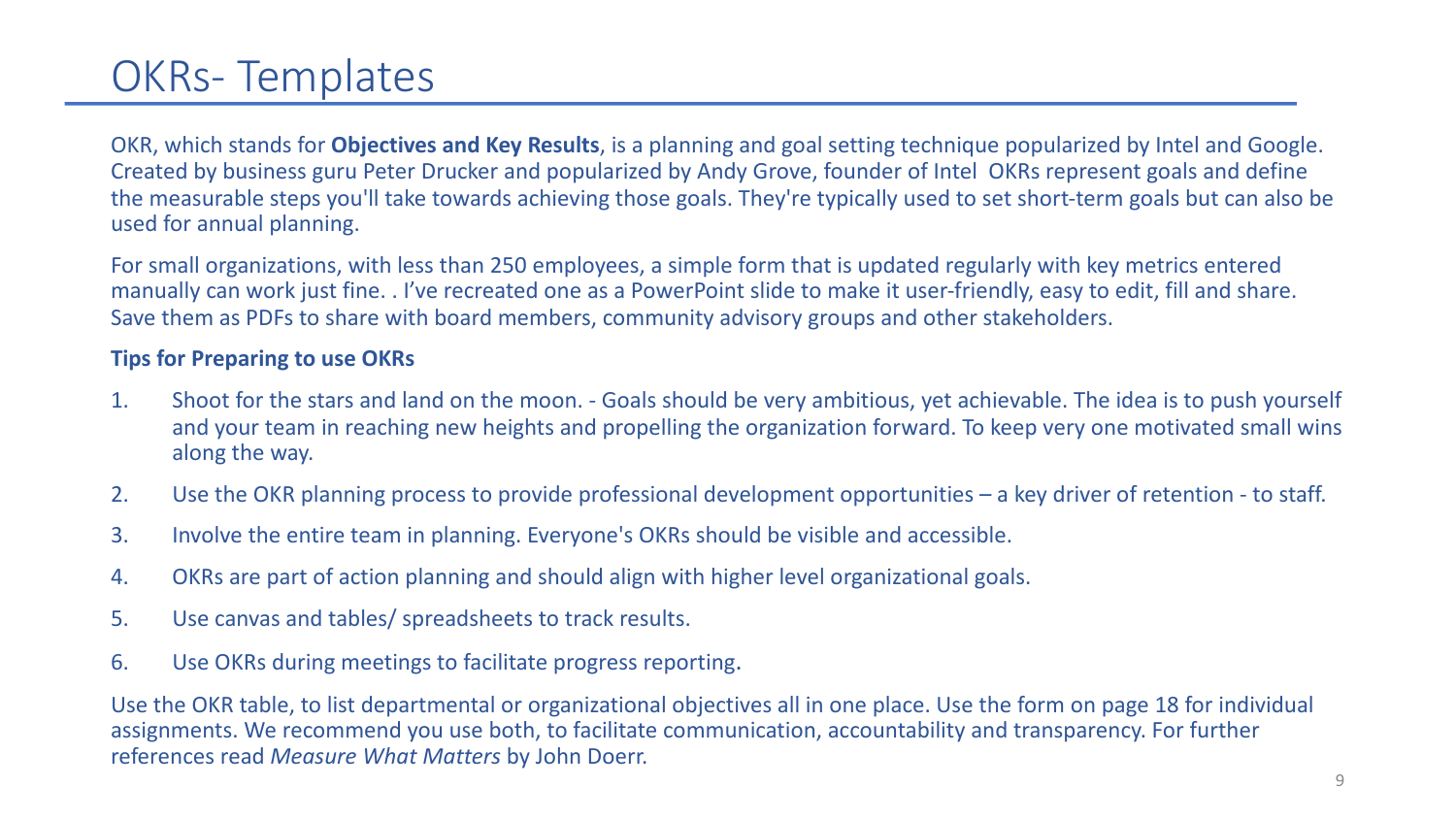### OKR – Individual Canvas

| Objective    |
|--------------|
|              |
|              |
| Key Result 1 |
|              |
|              |
| Key Result 2 |
|              |
|              |
| Key Result 3 |
|              |
|              |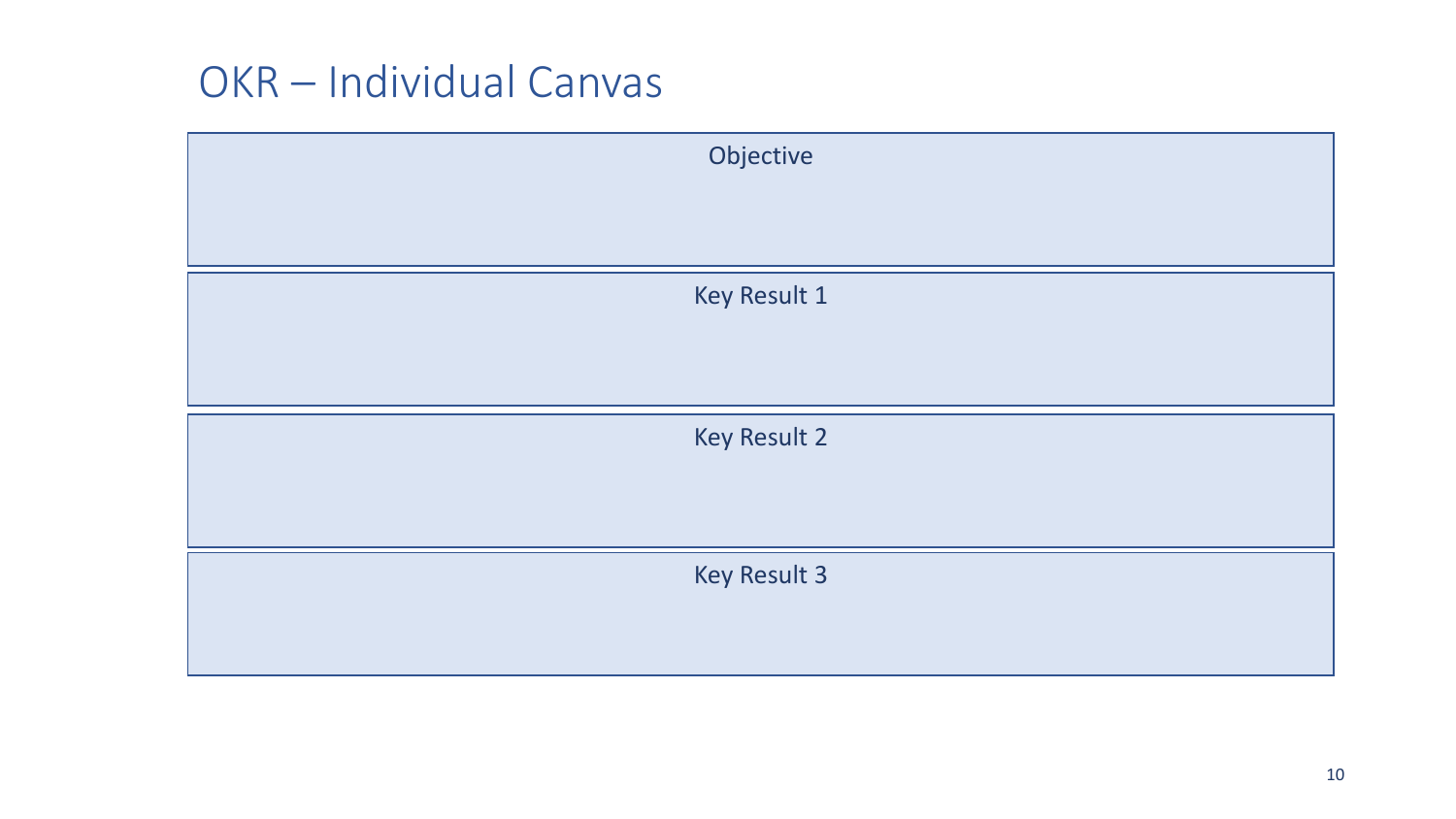# OKR – Team Template

| <b>Objective</b>                   | Key Result (up to 3)                                                      | <b>Owner</b>                                                                          | <b>Team</b>                                   | <b>Progress</b>                          | <b>Status</b>                                                                    |
|------------------------------------|---------------------------------------------------------------------------|---------------------------------------------------------------------------------------|-----------------------------------------------|------------------------------------------|----------------------------------------------------------------------------------|
| What do you want to<br>accomplish? | How will you accomplish<br>this objective in a way<br>that is measurable? | What is the name of the<br>person who will<br>implement/oversee these<br>key results? | Insert team or<br>department of<br>the Owner. | Insert progress<br>metrics to<br>report. | Include notes on<br>opportunities and threats<br>impacting outcomes thus<br>far. |
|                                    |                                                                           |                                                                                       |                                               |                                          |                                                                                  |
|                                    |                                                                           |                                                                                       |                                               |                                          |                                                                                  |
|                                    |                                                                           |                                                                                       |                                               |                                          |                                                                                  |
|                                    |                                                                           |                                                                                       |                                               |                                          |                                                                                  |
|                                    |                                                                           |                                                                                       |                                               |                                          |                                                                                  |
|                                    |                                                                           |                                                                                       |                                               |                                          |                                                                                  |
|                                    |                                                                           |                                                                                       |                                               |                                          |                                                                                  |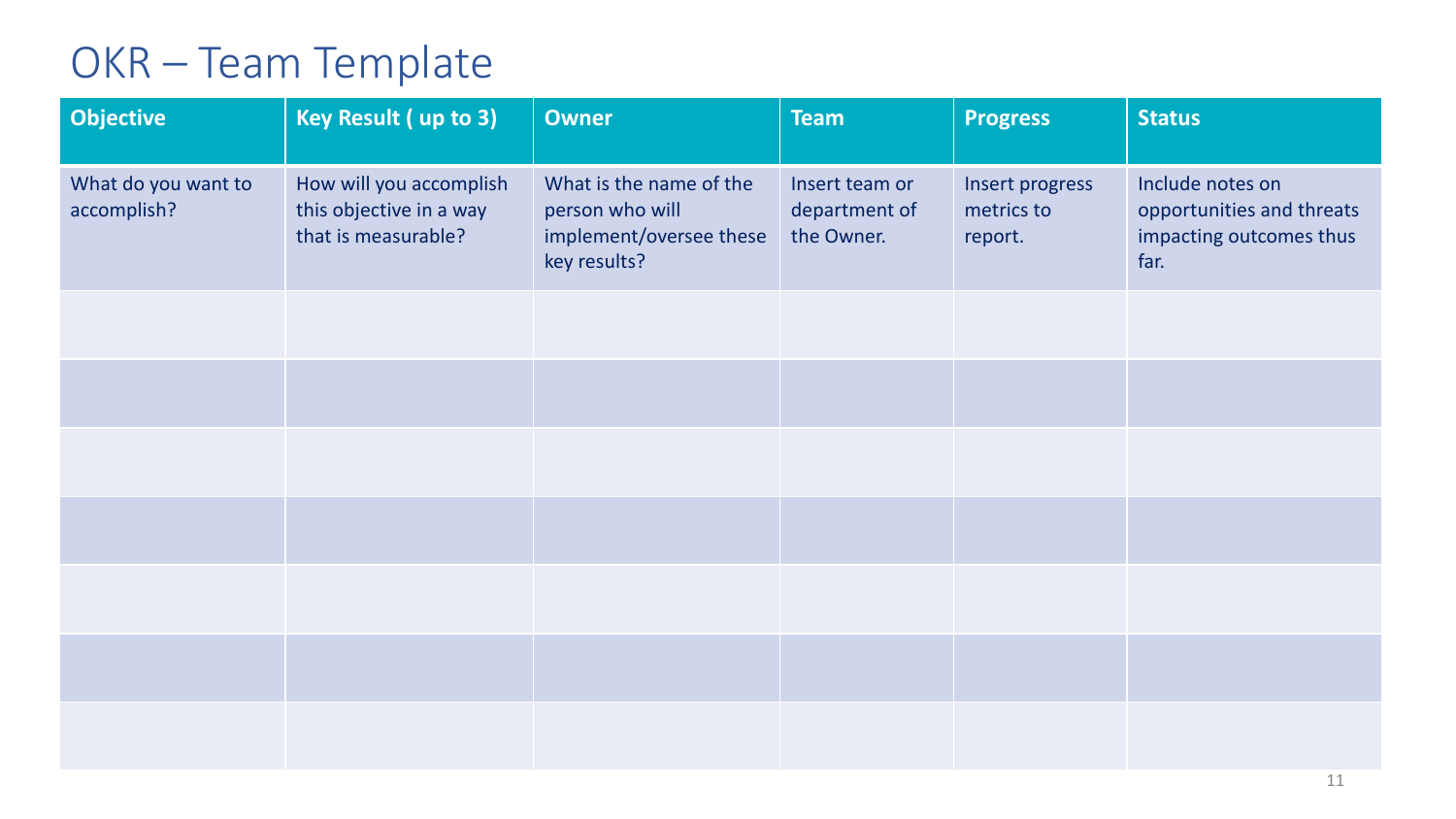### Process Improvement Framework

On the next page is a process improvement framework that we have adapted based on our experience serving nonprofit teams. This is a spin on a business process improvement framework popularized by the manufacturing industry, namely Toyota.

Process mapping sounds complex, but it doesn't have to be. If you are dealing with an urgent issue and need a timely, cost-effective solution a simple chart outlining key tasks and roles involved in a particular process.

For further reference read *Lean Kaizen: A Simplified Approach to Process Improvements* by George Alukal *or Gemba Kaizen A Common-sense, Low- Cost Approach to Management by Masaaki Imai*.

#### **Suggested Use:**

You can white board your process or use low-cost online tools like MS Visio, which is intuitive and simple to use.

As a team you can write down each step in the process, *literally every single step,* and then talk through the challenges at each step. It's important for all team members involved in this process to be present during the meeting. More than anything, process mapping is just a tool for facilitating team communication and information exchange which is the most important aspect of this exercise.

#### **Find Incremental Solutions**

Changes should be small and manageable. If the changes are too drastic, it can end up exacerbating the problem and contribute to more bottlenecks and could end up demoralize team members.

Instead of targeting major shifts, find easy and no-cost / low-cost changes. Based on my experience the best incremental changes usually involve better communication, information exchange and clearer articulation of assignments and roles.

#### **Track and Frequently Evaluate Progress**

However, small the fix, success requires consistency and check ins. Even if the change includes a minor task such as a weekly email update, that task must be scheduled and tracked just as you would any other team role.

#### **Report Frequently**

Finally, use the Process Improvement Report Canvas as an overview of the process improvement effort and to keep all stakeholders informed. $_{12}$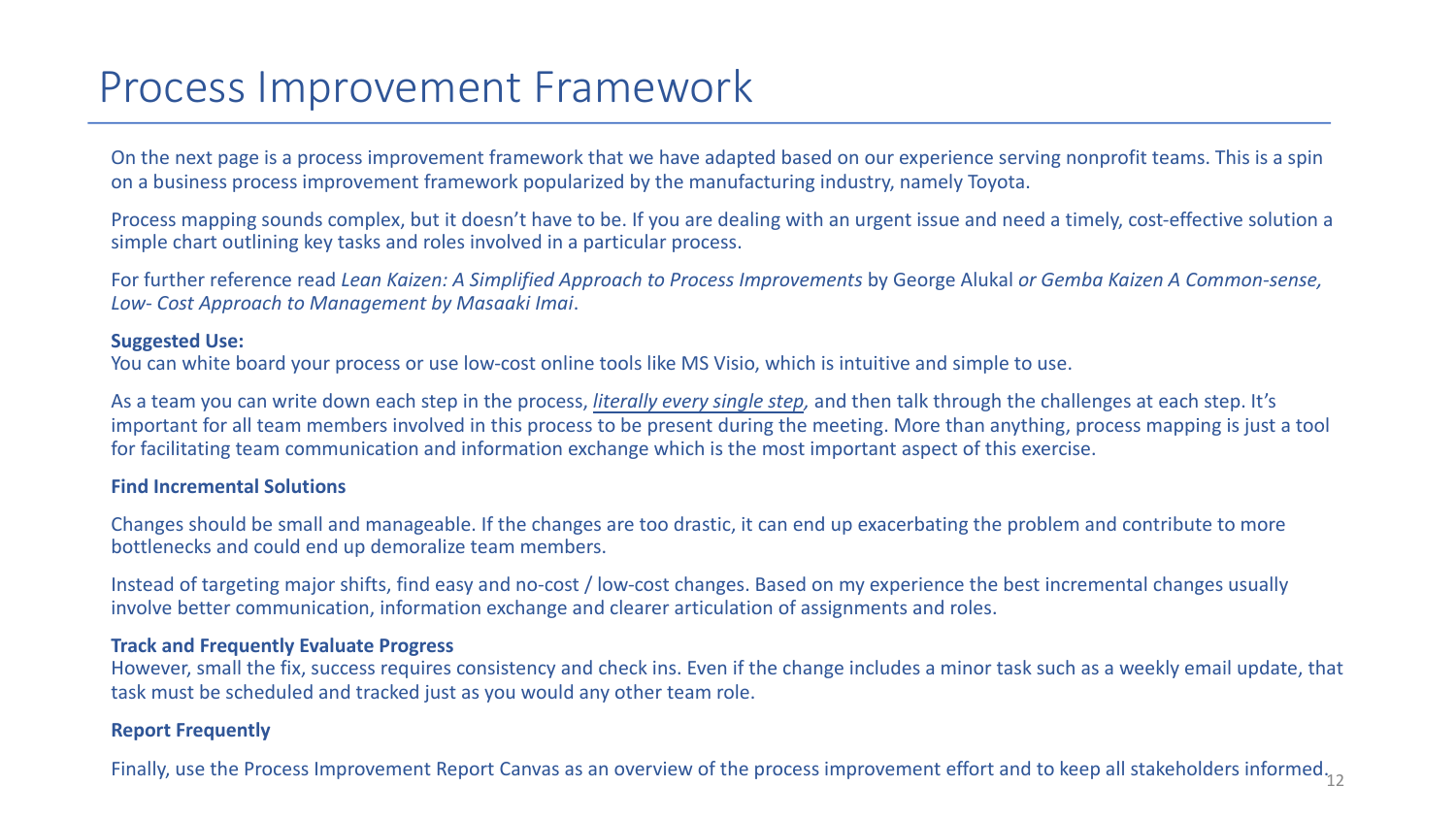### Process Improvement Framework

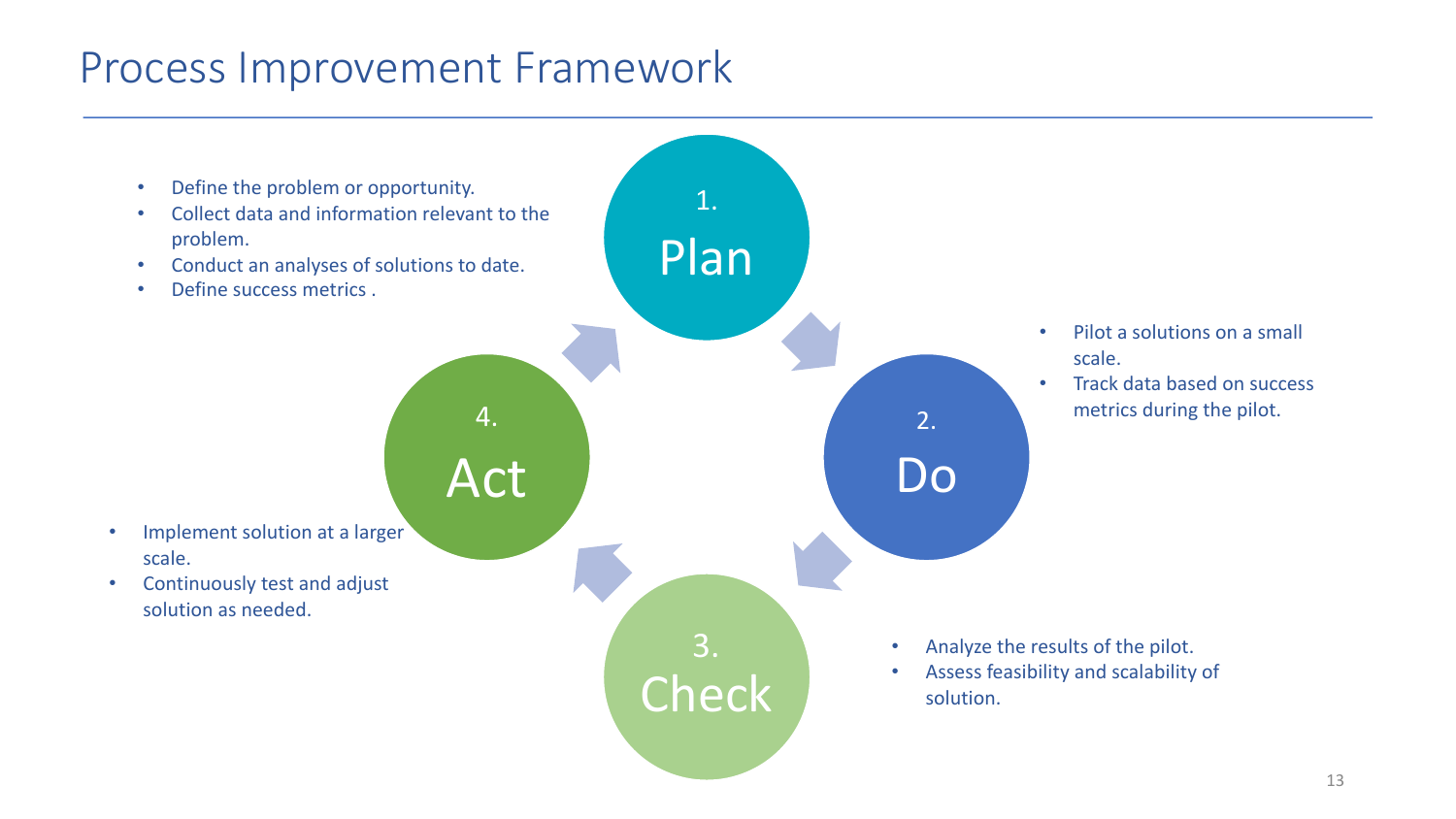### PICK Chart for Prioritizing Process Improvement

Suggested use:

Use the PICK Chart to prioritize new initiatives for process or program improvement. The PICK chart, which is an acronym for *Possible, Implement, Challenge* and *Kill* will help you rank each idea based on the payoff and the possibility of implementation.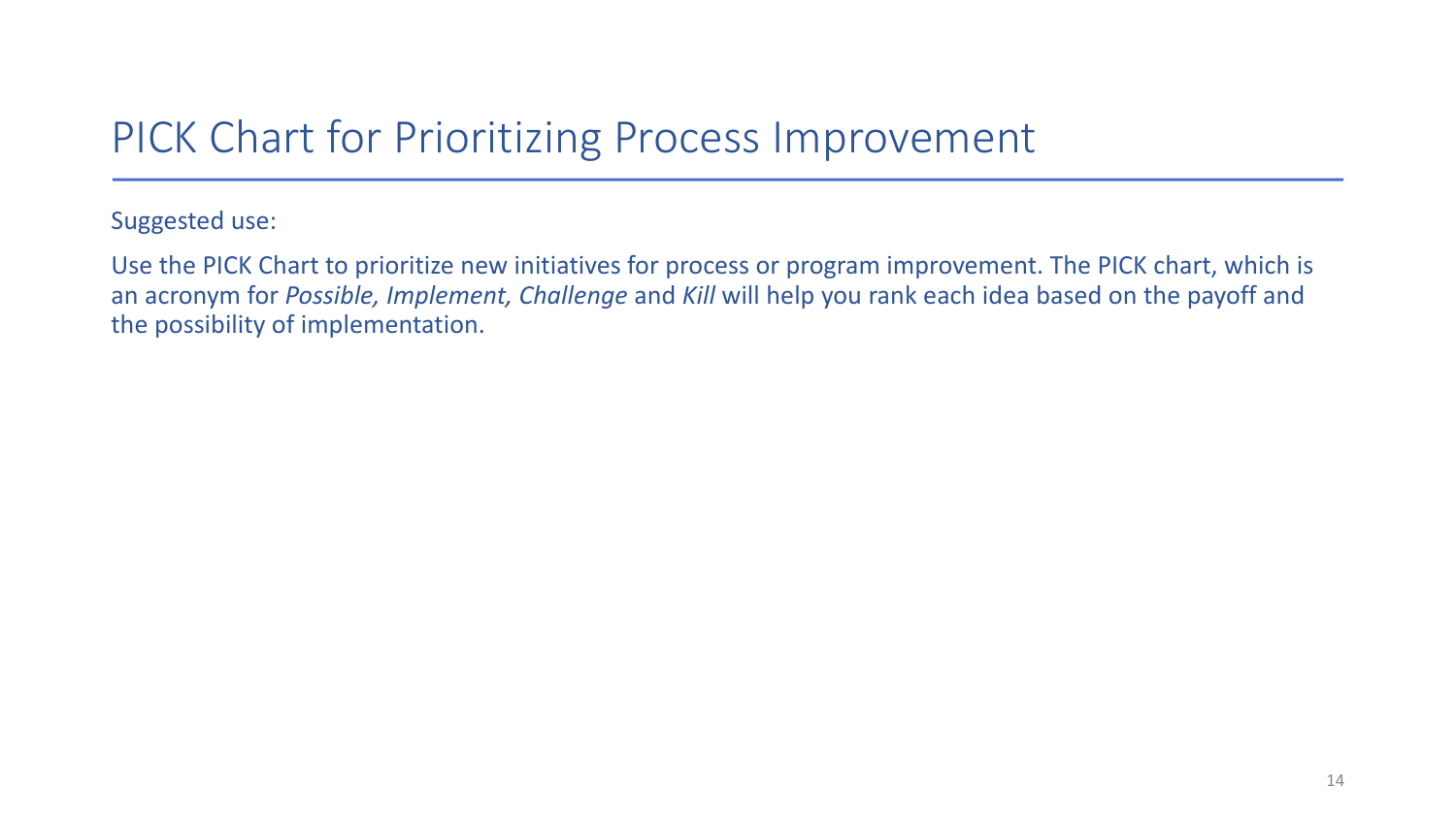### Process Improvement PICK Chart



**Tip**: Double click inside each box to insert ideas based on level of difficulty and payoff.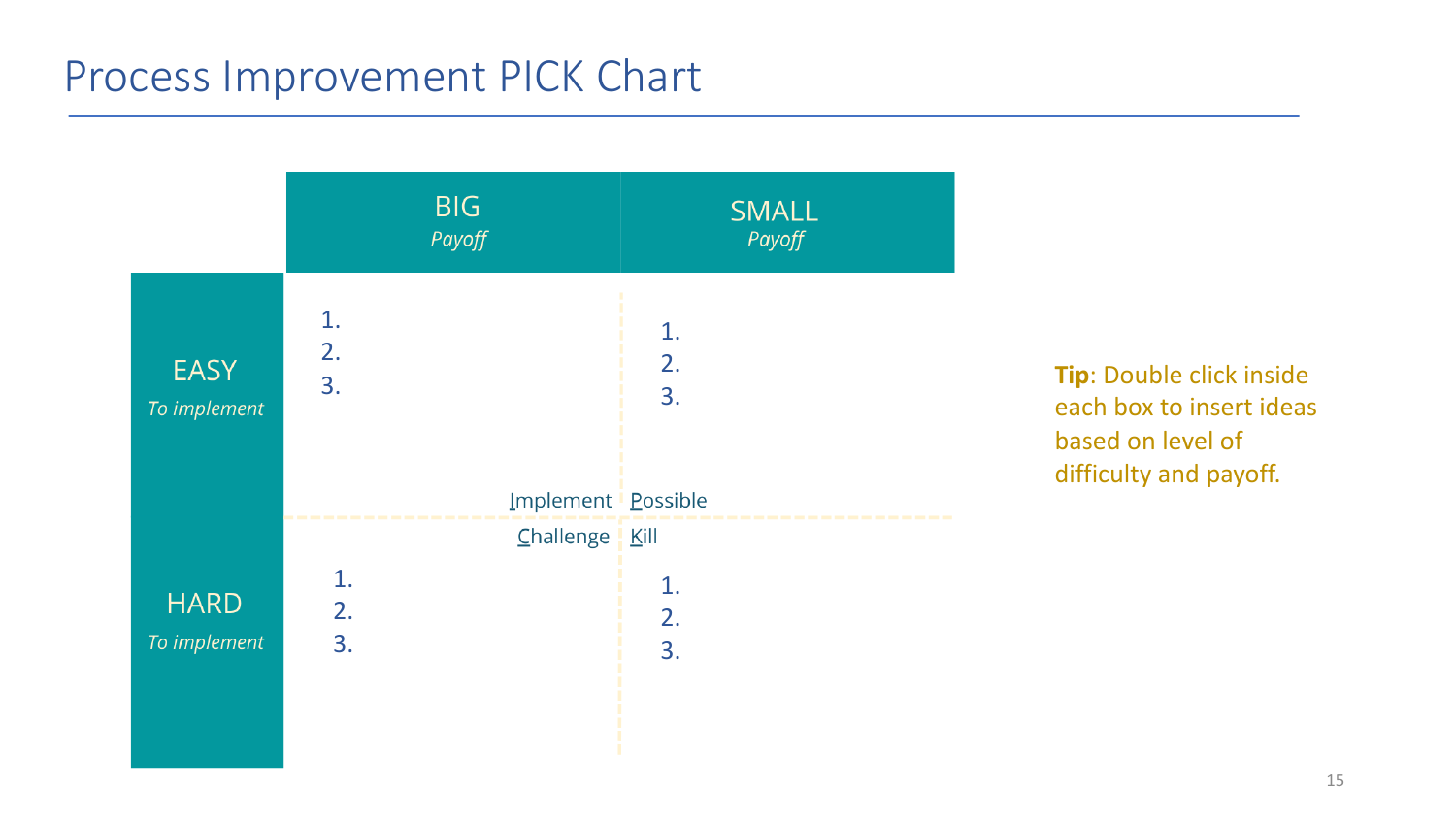## Process Improvement Report Canvas

#### Suggested use:

The Process Improvement Report Canvas is helpful for visualizing incremental revisions to your processes. The canvas will provide key stakeholders with an overview of the of the problem, solutions and metrics or data you plan to use to guide decisions and evaluate results.

- Use this template to create a simple report post project implementation. Export as a PDF to share with clients, staff, board and key stakeholders, to display online and in print at key locations.
- Create multiple reports for each problem addressed.
- Repeat the process every 1-3 months to sustain continuous improvement of operations and programs.
- Use ten words or less per section.
- Use simple graphs in the large boxes to illustrate before and after scenarios.
- Use the boxes on the right to check off each issue addressed during this process.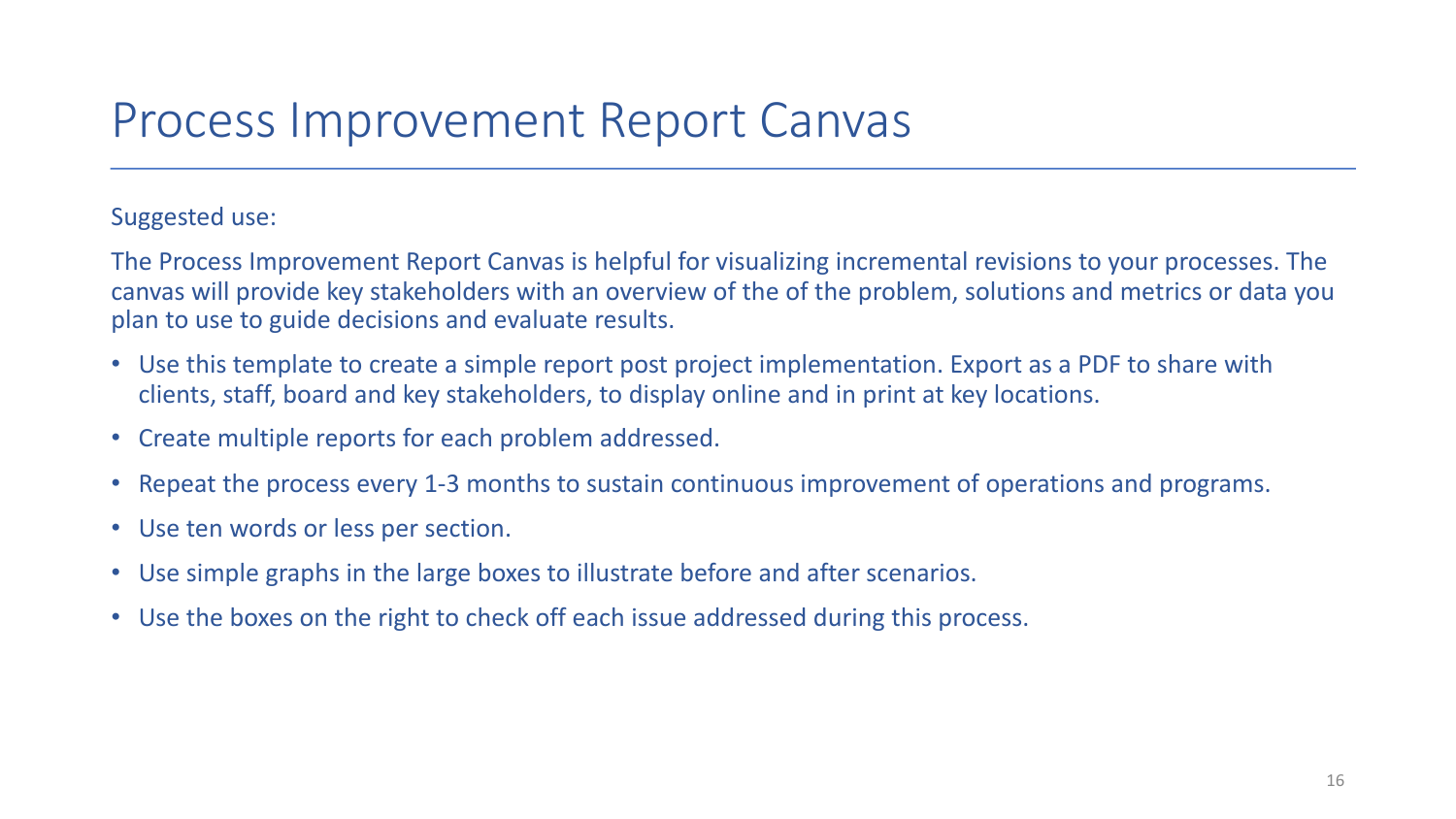### Process Improvement Report

|         |                                          |                                  | <b>Issues Addressed</b>           |
|---------|------------------------------------------|----------------------------------|-----------------------------------|
| Problem | <b>Data Source</b>                       | Solution                         | Improve client<br>outcomes        |
|         |                                          |                                  | Improved<br>communication         |
|         |                                          |                                  | Improve stakeholder<br>engagement |
|         |                                          |                                  | <b>Increased funding</b>          |
|         | <b>Before</b><br>(insert image or graph) | After<br>(insert image or graph) | Improve compliance                |
|         |                                          |                                  | Improve safety                    |
|         |                                          |                                  | Improve clarity                   |
|         |                                          |                                  | Reduce costs                      |
|         |                                          |                                  | Reduce disruption                 |
|         |                                          |                                  | Reduce bureaucracy                |
|         |                                          |                                  | <b>Reduce Redundancy</b>          |
|         |                                          |                                  |                                   |
|         |                                          |                                  |                                   |